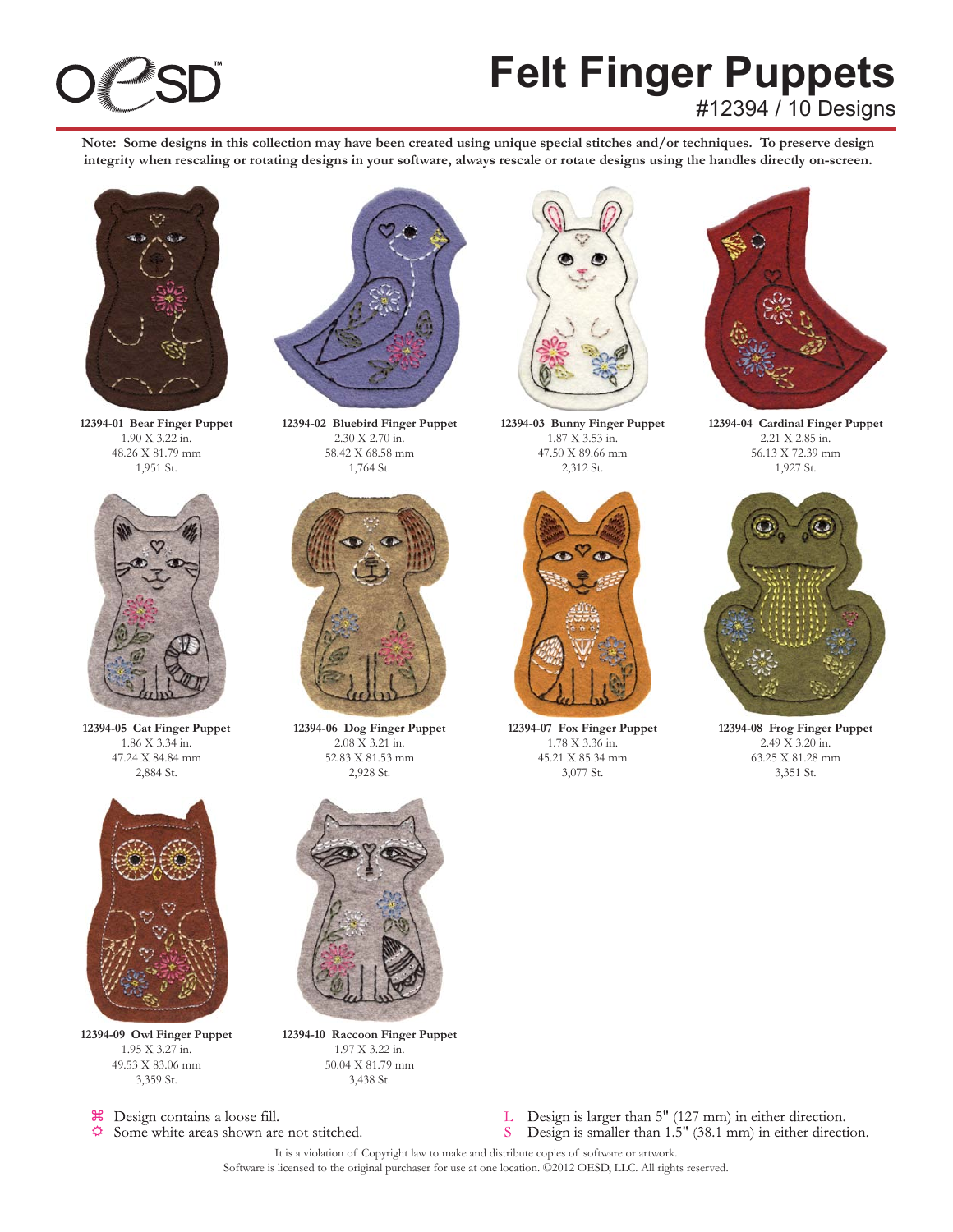

# Felt Finger Puppets

Listings below indicate color sample, stitching order and suggested thread color number in Isacord thread.

#### 12394-01 Bear Finger Puppet

| $12071$ of bear finger fupper |  |
|-------------------------------|--|
|                               |  |
|                               |  |
|                               |  |
|                               |  |
|                               |  |
|                               |  |
|                               |  |
|                               |  |
|                               |  |

#### 12394-02 Bluebird Finger Puppet

#### 12394-03 Bunny Finger Puppet

| <b>Contract</b>          |  |
|--------------------------|--|
| <b>Contract</b>          |  |
| $\mathcal{L}_{\rm{max}}$ |  |
| $\sim 100$               |  |
| $\sim 10$                |  |
| $\sim 100$               |  |
|                          |  |
|                          |  |
|                          |  |
|                          |  |

#### 12394-04 Cardinal Finger Puppet

#### 12394-05 Cat Finger Puppet

#### 12394-06 Dog Finger Puppet

#### 12394-07 Fox Finger Puppet

#### 12394-08 Frog Finger Puppet

| $\sim 10$  |  |
|------------|--|
|            |  |
|            |  |
| $\sim 100$ |  |
|            |  |
|            |  |
| $\sim$     |  |
|            |  |
|            |  |

#### 12394-09 Owl Finger Puppet

| $\Box$ |  |
|--------|--|
|        |  |
|        |  |
|        |  |
|        |  |
|        |  |
|        |  |

#### 12394-10 Raccoon Finger Puppet